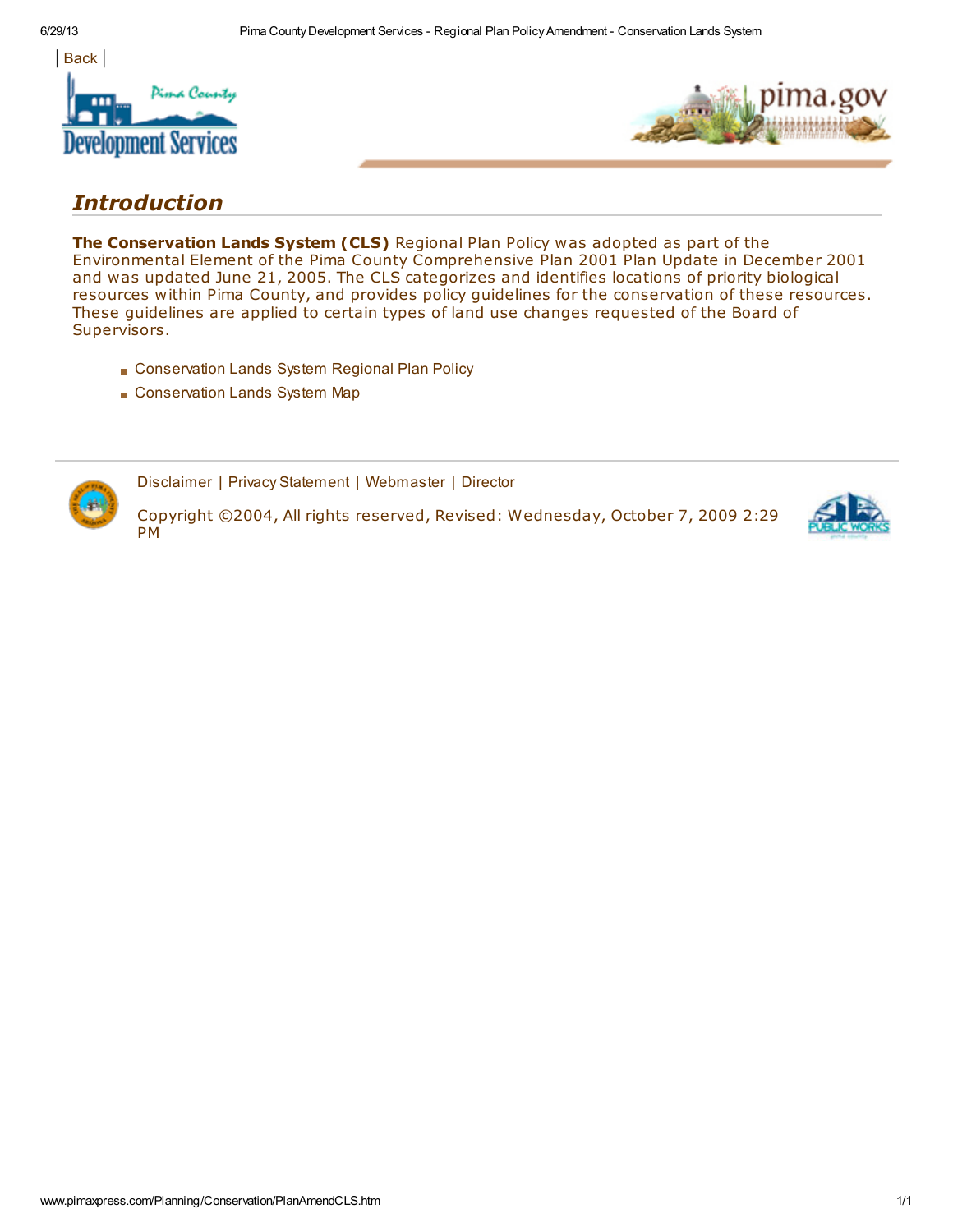Conservation Lands System As Amended June 21, 2005

Regional Plan Policy 6 Environmental Element

B. Natural Resources

1. Conservation Lands System

The Environmental Planning Element calls for analysis, policies and strategies to address anticipated effects of implementation of plan elements on natural resources. Policies and strategies under this plan element are designed to have countywide applicability. Conservation actions are to be encouraged, and protection of biological resources is considered an essential component of land-use planning.

The Conservation Lands System (CLS) is designed to protect biodiversity and provide land use guidelines consistent with the conservation goal of the Sonoran Desert Conservation Plan (SDCP). The overarching purpose of the SDCP is to:

 Ensure the long-term survival of the full spectrum of plants and animals that are indigenous to Pima County through maintaining or improving the habitat conditions and ecosystem functions necessary for their survival.

The CLS was constructed according to the most current tenets of conservation biology and biological reserve design. The CLS:

- perpetuates the comprehensive conservation of vulnerable species;
- retains those areas that contain large populations of focal vulnerable species;
- provides for the adjacency and proximity of habitat blocks;
- preserves the contiguity of habitat at the landscape level; and
- retains the connectivity of reserves with functional corridors.

The collective application of these individual tenets produces a CLS that retains the diverse representation of physical and environmental conditions, preserves an intact functional ecosystem, minimizes the expansion of exotic or invasive species, maximizes the extent of roadless areas, and minimizes fragmentation. Implementation of the CLS not only conserves those biological resources that exist today but, because of its landscape focus, preserves the future ebb and flow of resources essential to a healthy functioning ecosystem. The seven CLS conservation land categories reflect relative values of biodiversity for various lands across the landscape.

Based on the science of the SDCP with participation and oversight by the SDCP Science Technical Advisory Team (STAT), seven CLS conservation land categories (CLS categories) were created, defined, and mapped. Each category has an associated conservation guideline policy.

a. General Application of CLS:

CLS category designations and Conservation Guidelines policies apply to land uses and activities under the jurisdiction of Pima County and Pima County Flood Control District. Application of these designations or guidelines shall not alter, modify, decrease or limit existing and legal land uses, zoning, permitted activities, or management of lands. These policies apply to new rezoning and specific plan requests, time extension requests for rezonings, requests for modifications or waivers of rezoning or specific plan conditions, including substantial changes, requests for Comprehensive Plan amendments, Type II and Type III conditional use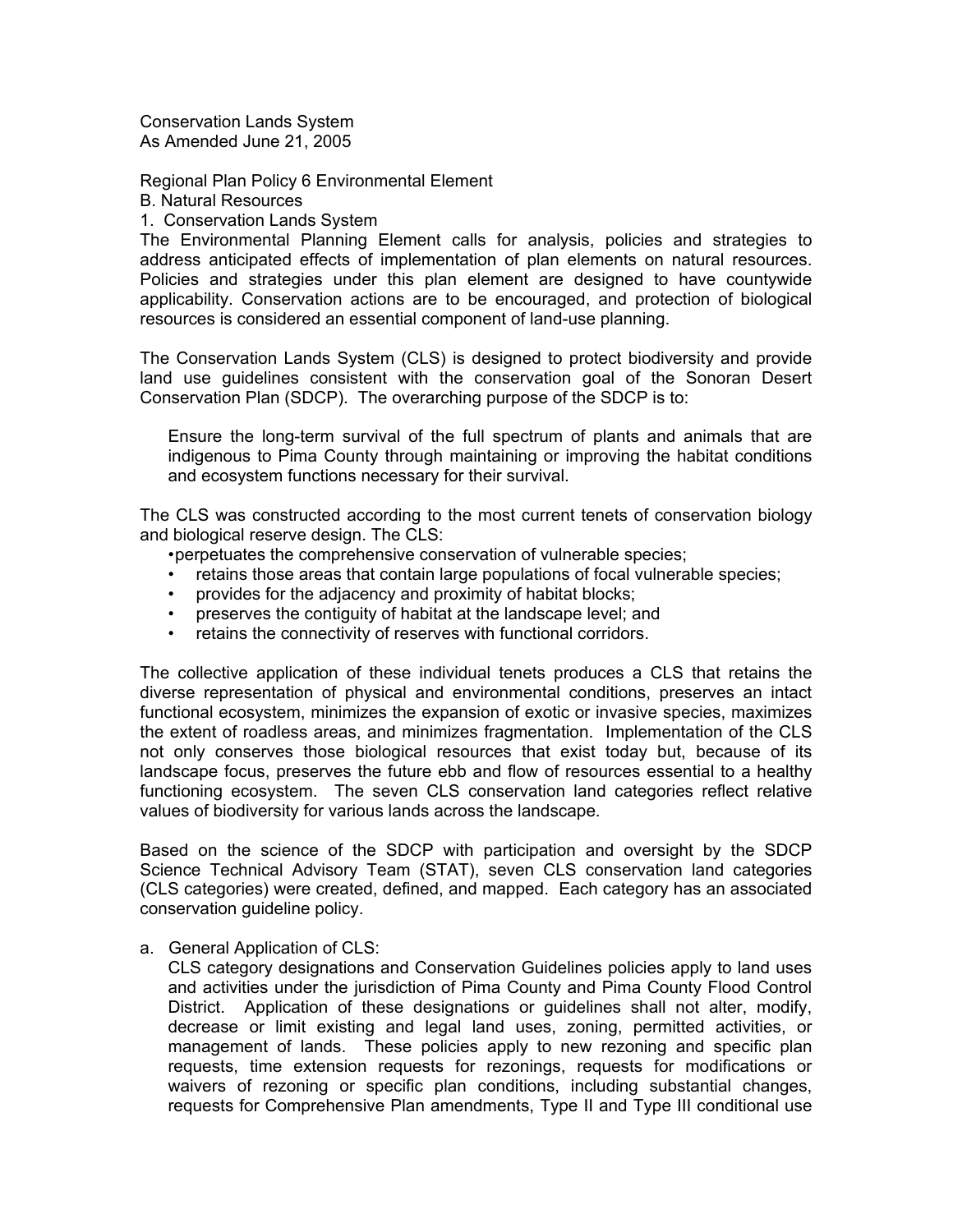permit requests, and requests for waivers of the subdivision plat requirement of a zoning plan. Implementation of these policies shall achieve the level of conservation necessary to protect a site's conservation values, preserve landscape integrity, and provide for the movement of native fauna and pollination of native flora across and through the landscape. New applications subject to this policy will be evaluated against the following conservation guidelines for the CLS categories, where applicable, to determine their appropriateness:

- b. Important Riparian Areas:
	- 1) These areas are characterized by hydro-riparian, meso-riparian and xero-riparian biological communities. Hydro-riparian communities generally exist in areas where vegetation is supported by perennial watercourses or springs. Mesoriparian communities generally exist in areas where vegetation is supported by perennial or intermittent watercourses or shallow groundwater. Xero-riparian communities generally exist in areas where vegetation is supported by an ephemeral watercourse.

Important riparian areas are valued for their higher water availability, vegetation density, and biological productivity. In addition to the inherent high biological value of these water-related communities, important riparian areas including their associated upland areas provide a framework for linkages and landscape connections. Important riparian areas are essential elements in the CLS.

- 2) Conservation Guidelines At least 95 percent of the total acreage of lands within this designation shall be conserved in a natural or undisturbed condition. Every effort should be made to protect, restore and enhance the structure and functions of Important Riparian Areas, including their hydrological, geomorphological and biological functions. Areas within an Important Riparian Area that have been previously degraded or otherwise compromised may be restored and/or enhanced. Such restored and/or enhanced areas may contribute to achieving the 95 percent conservation guideline for Important Riparian Areas.
- c. Biological Core Management Areas:
	- 1) This category identifies lands that fulfill the five tenets used to construct the CLS and which provide greater biological diversity than Multiple Use Management Areas. These areas are primarily distinguished from other lands within the CLS by their potential to support high value habitat for five or more priority vulnerable species as identified by the SDCP.
	- 2) Conservation Guidelines At least 80 percent of the total acreage of lands within this designation shall be conserved as undisturbed natural open space. As such, land-use changes will result in 4:1 land conservation (i.e., four acres conserved for every one acre developed) and may occur through a combination of onand/or off-site conservation inside the Biological Core Management Area or Habitat Protection Priority Areas. For purposes of this policy, Habitat Protection Priority Areas are those such areas referenced and mapped as part of the 2004 Conservation Bond Program. The 4:1 mitigation ratio will be calculated according to the extent of impacts to the total surface area of that portion of any parcel designated as Biological Core Management Areas. Development shall be configured in the least sensitive portion(s) of the property. Area(s) of undisturbed natural open space will be configured to include on-site conservation values and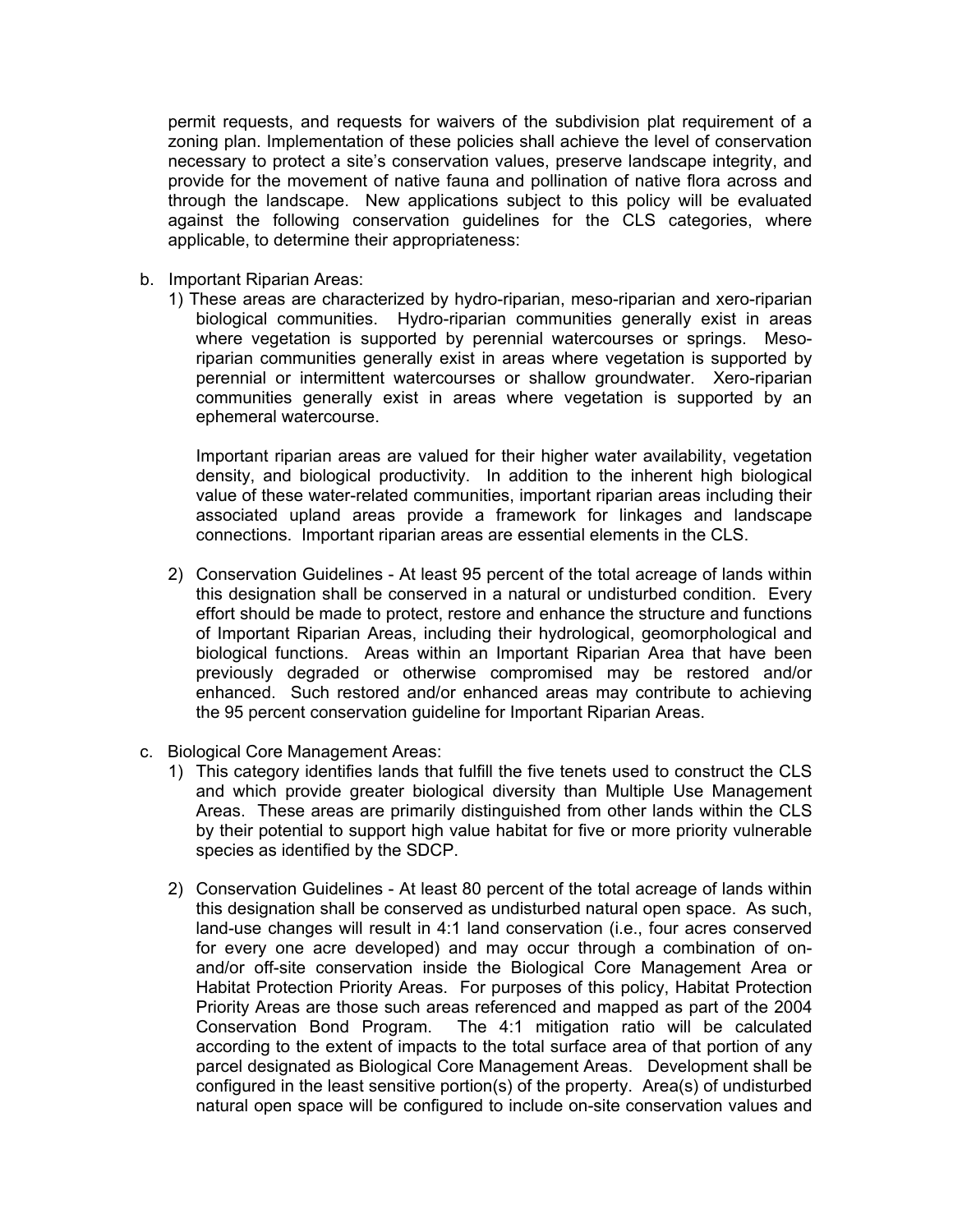preserve the movement of native fauna and pollination of native flora across and through the landscape. Land use and management within these areas shall focus on the preservation, restoration, and enhancement of native biological communities. Land uses appropriate for these areas must retain and improve conditions for on-site conservation values, preserve the movement of native fauna and pollination of native flora across and through the landscape, and preserve landscape integrity. A transfer of development rights may be used in order to secure mitigation lands.

- d. Scientific Research Areas:
	- 1) This designation identifies lands currently managed for scientific research: the Santa Rita Experimental Range and the University of Arizona Desert Laboratory (at Tumamoc Hill). Land uses and management within these areas focus on balancing conservation, restoration, and enhancement of natural communities in support of scientific research on the environment and natural resources (e.g., monitoring ecological change, measuring effects of experimental grazing methods).
	- 2) Conservation Guidelines Scientific Research Areas should continue to be managed for the purpose of scientific research on the environment and natural resources. Scientific research activities should minimize any long-lasting impacts that may affect adjacent or nearby CLS lands. Any land-use changes subject to Pima County jurisdiction should achieve the conservation goals of the underlying CLS category.
- e. Multiple Use Management Areas:
	- 1) This category identifies those lands that fulfill the five tenets used to construct the CLS, but which are not as biologically rich as those lands designated as Biological Core Management Areas. These areas are primarily distinguished from other lands within the CLS by their potential to support high value habitat for three or more priority vulnerable species as identified by the SDCP.
	- 2) Conservation Guidelines At least 66  $\frac{2}{3}$  percent of the total acreage of lands within this designation shall be conserved as undisturbed natural open space. As such, land-use changes will result in a 2:1 land conservation (i.e., two acres conserved for every one acre developed) and may occur through a combination of on- and off-site conservation inside the Multiple Use Management Area or any more protective category of the CLS, including Habitat Protection Priority Areas. For purposes of this policy, Habitat Protection Priority Areas are those such areas referenced and mapped as part of the 2004 Conservation Bond Program. The 2:1 mitigation ratio will be calculated according to the extent of impacts to the total surface area of that portion of any parcel designated as Multiple Use Management Areas. Development shall be configured in the least sensitive portion(s) of the property. Area(s) of undisturbed natural open space will include on-site conservation values and facilitate the movement of native fauna and pollination of native flora across and through the landscape. Land use and management goals within these areas shall focus on balancing land uses with conservation, restoration, and enhancement of native biological communities. Land uses appropriate for these areas must facilitate the movement of native fauna and pollination of native flora across and through the landscape, maximize retention of on-site conservation values, and promote landscape integrity.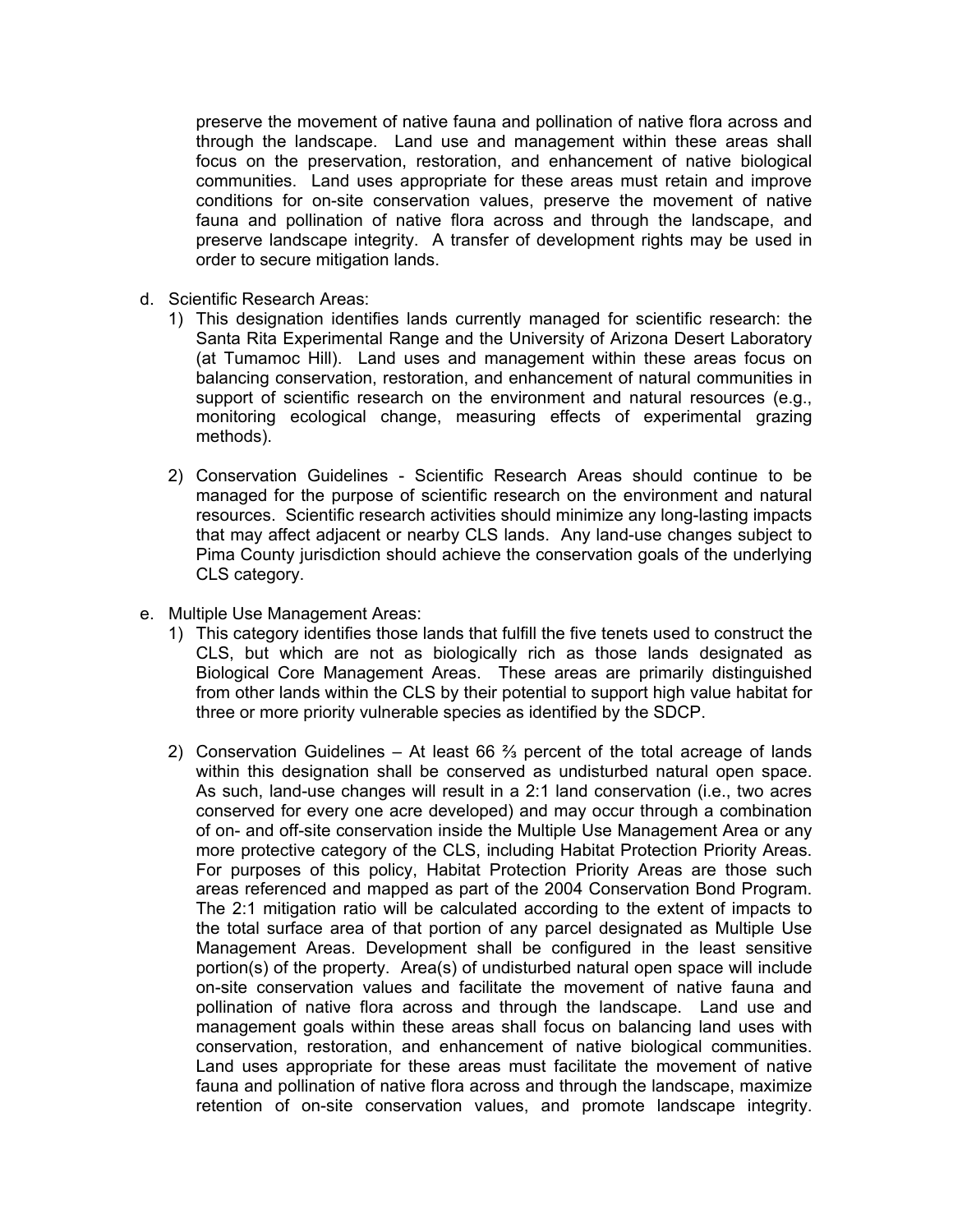Additional conservation exceeding 66⅔ percent will be encouraged through the use of development-related incentives and may utilize undisturbed natural open space on individual lots. A transfer of development rights may be used in order to secure lands utilized for mitigation, restoration, and/or enhancement purposes.

- f. Agriculture In-Holdings Within the Conservation Lands System:
	- 1) This designation denotes those lands utilized for agricultural purposes and lands where agricultural uses have been abandoned. Agricultural land uses, in general, are more conducive to the movement of native fauna and functional pollination processes than other lands supporting higher intensity uses. Intensifying the land use of these areas could compromise landscape integrity, promote the spread of exotic species, and otherwise compromise the biodiversity of adjacent or nearby CLS lands.
	- 2) Conservation Guidelines: Intensifying land uses of these areas will emphasize the use of native flora, facilitate the movement of native fauna and pollination of native flora across and through the landscape, and conserve on-site conservation values when they are present. Development within these areas will be configured in a manner that does not compromise the conservation values of adjacent and nearby CLS lands.
- g. Special Species Management Areas:
	- 1) These are areas defined as crucial for the conservation of specific native floral and faunal species of special concern to Pima County. Currently, three species are designated as Special Species: cactus ferruginous pygmy-owl, Mexican spotted owl, and southwest willow flycatcher. Special Species and associated Conservation Guidelines may be added or deleted in the future based on the best available regional scientific information as developed by the Science Technical Advisory Team and added to or deleted from the Special Species Management Areas as shown on the CLS map. Such additions and/or deletions will be processed as a comprehensive plan amendment. Land use and management within these areas will focus on conservation, restoration, and enhancement of habitat for these species.
	- 2) Conservation Guidelines: At least 80 percent of the total acreage of lands within this designation shall be conserved as undisturbed natural open space and will provide for the conservation, restoration, or enhancement of habitat for the affected Special Species. As such, land use changes will result in 4:1 land conservation (i.e., four acres conserved for every one acre developed) and may occur through a combination of on- and off-site conservation inside the Special Species Management Area. The 4:1 mitigation ratio will be calculated according to the extent of impacts to the total surface area of that portion of any parcel designated as Special Species Management Area. Development shall be configured in the least sensitive portion(s) of the property. Area(s) of undisturbed natural open space will be configured to facilitate the movement of the relevant Special Species through the landscape and will include those on-site conservation values essential to survival of the relevant Special Species. A transfer of development rights may be used in order to secure mitigation lands.
- h. Critical Landscape Connections: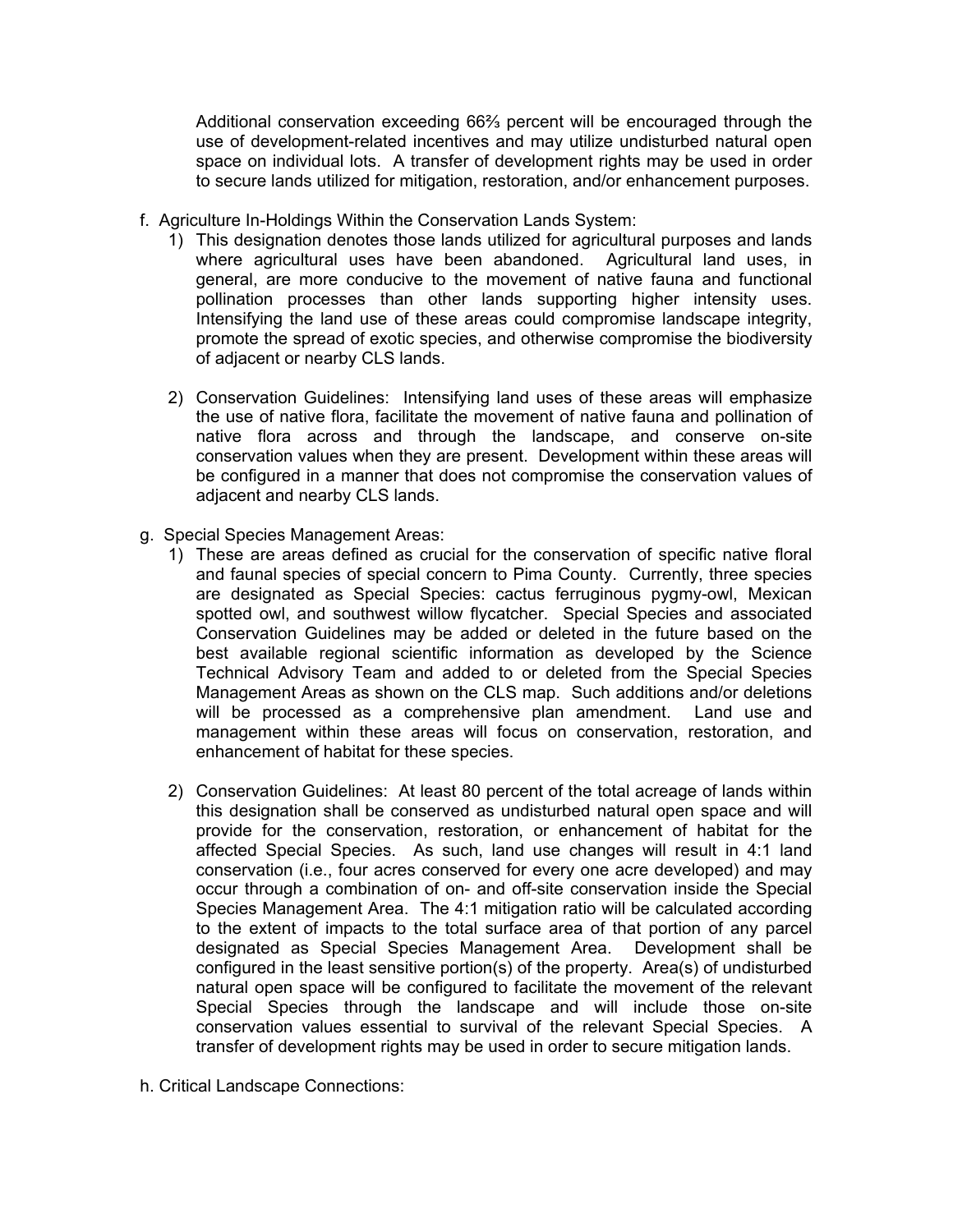- 1) These are broadly defined areas that provide connectivity for movement of native biological resources but which also contain potential or existing barriers that tend to isolate major conservation areas. Specifically, these regional-scale areas are located: (1) Across the I-10/Santa Cruz River corridors in the northwest; (2) Between the Catalina and Tortolita Mountains; (3) Across the I-10 corridor along Cienega Creek in the east; (4) Across the I-19 and Santa Cruz River corridors in southern Pima County; (5) Across the Garcia strip extension of the Tohono O'odham Nation; and (6) Across the Central Arizona Project canal in Avra Valley. Roads, other infrastructure services, and residential and commercial land uses within these areas, depending on configuration, can result in habitat loss and fragmentation that inhibits the movement of native fauna and interrupts the pollination processes of native flora.
- 2) Conservation Guidelines: Land-use changes in these broadly defined areas should protect existing biological linkages. Where they occur, barriers to the movement of native fauna and pollination of native flora across and through the landscape should be removed and fragmented corridors of native biological communities should be restored. Opportunities to remove barriers and restore corridor connectivity may arise as part of other, non-land use related activities (e.g., new construction for or upgrade of infrastructure services). Such opportunities should be pursued. High priority shall be given to identifying, preserving, and re-establishing the connection between native biological communities especially where natural connectivity is most constrained.
- i. Adherence to CLS Conservation Guidelines

 Adherence to Conservation Lands System Guidelines will protect against the loss of conservation values and landscape integrity through in-place preservation and restoration or enhancement of degraded or otherwise compromised natural resources. Urban development will occur in a manner that retains conservation values at both the micro and macro landscape scale by minimizing impacts to sitespecific sensitive conservation values, maximizing landscape continuity, facilitating the movement of native fauna and pollination of native flora across and through the landscape, promoting the long-term diversity of native flora and fauna, and preserving the viability of the CLS.

j. Project Inventory and Analysis:

 Application and review of requests for the establishment of land use policy (comprehensive plan amendments) and the implementation of land use policy (rezonings) that require approval by the Board of Supervisors (Board) shall include an inventory and assessment of the site's conservation values and context within an area-wide landscape as well as an analysis of the biological impact of the requested land use change.

- 1) Comprehensive Plan Amendments
	- a) Applications for comprehensive plan amendments will, at a minimum, be reviewed for the following parameters:
		- The site's landscape context as it relates to the biological and built environments; and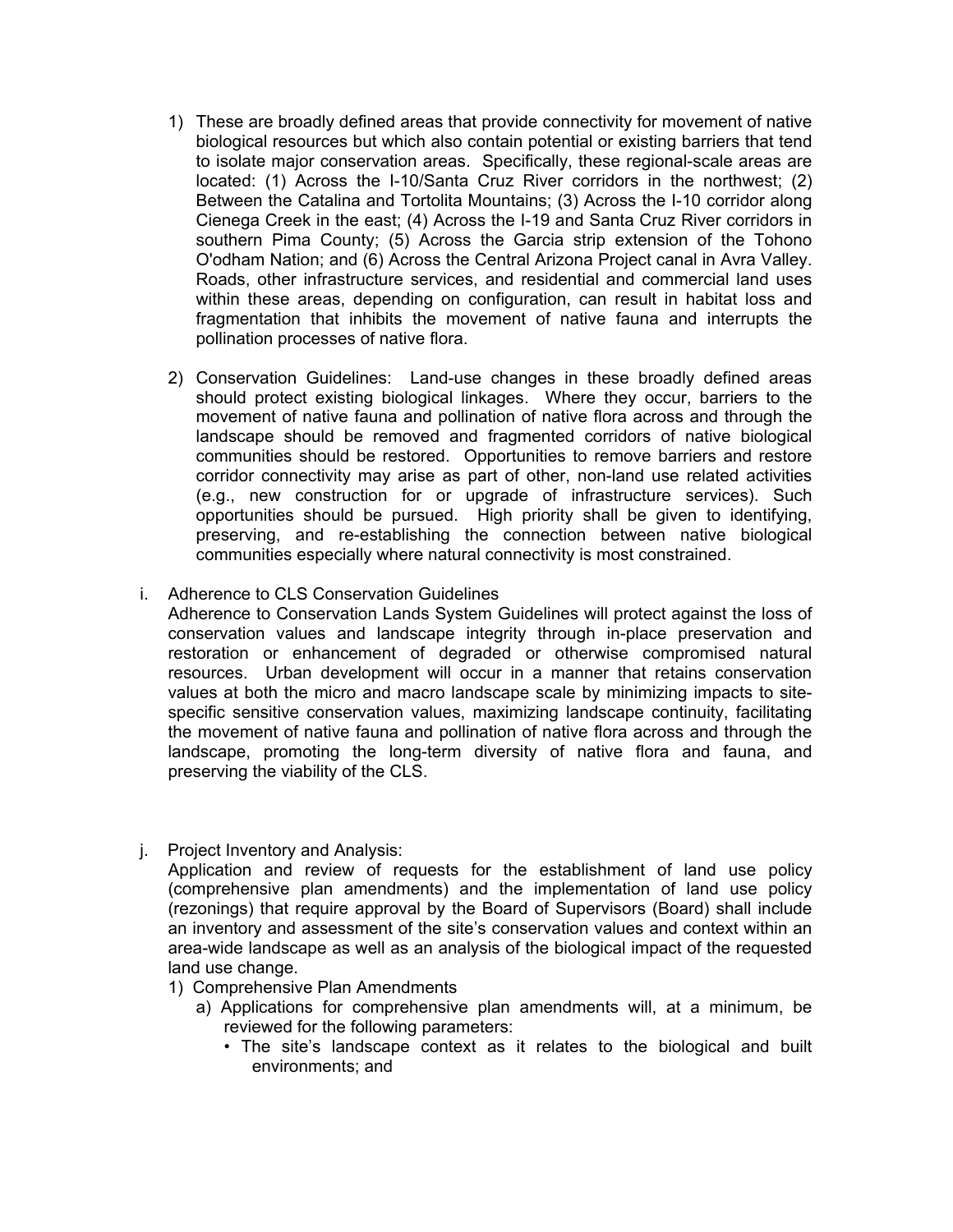- The proposed amendment's consistency with the existing infrastructure service area or land use planning and infrastructure studies that address the logical expansion of infrastructure services.
- b) Requests for comprehensive plan amendments that seek to increase the intensity of allowable land uses within the CLS may be approved provided there is adequate demonstration that intensifying the land use designation will:
	- preserve the integrity of the CLS; and
	- promote development that is consistent with the existing infrastructure service area or land use planning and infrastructure studies that address the logical expansion of infrastructure services.
- c) Special area policies may be applied to govern or otherwise direct subsequent rezoning to specifically address conservation of certain landscape attributes.
- 2) Rezoning Activities
	- a) Applications for rezoning will, at a minimum, be reviewed for the following parameters:

• The site's landscape context as it relates to the biological and built environments;

- The on-site presence of or potential to support highly valued native floral and faunal species; and
- The occurrence of physical characteristics that contribute to biodiversity.
- b) Requests for rezoning that would result in new high-intensity residential uses, commercial and industrial uses, or other high intensity land uses within the CLS may be permitted provided there has been adequate demonstration that the new land use will:
	- preserve the integrity of the CLS;
	- actively contribute to the conservation of highly valued native floral and faunal species; and
	- provide for development that achieves at least as much conservation as development under the existing zoning.
- k. Application of Conservation Guidelines:
	- 1) The Conservation Guideline for the associated CLS designation shall apply to the total acreage of the site that lies within the boundaries of that designation. If a CLS designation applies to a portion of a site, Conservation Guidelines for that designation will apply only to that portion of the site affected by that category. For purposes of this policy, site is defined as a single lot or combination of contiguous lots. If more than one CLS category applies to all or a portion of a site, the more protective Conservation Guideline will apply to the affected portion.
	- 2) Those conservation lands that are to be reserved from development, or which are provided as mitigation, shall be conserved and managed, in perpetuity, for the benefit of the natural resources. Various means may be utilized to protect conservation or mitigation lands including, but not limited to, the transfer of deeded property to Pima County, pending approval by the Board of Supervisors, or other conservation entities and the granting of conservation easements. Land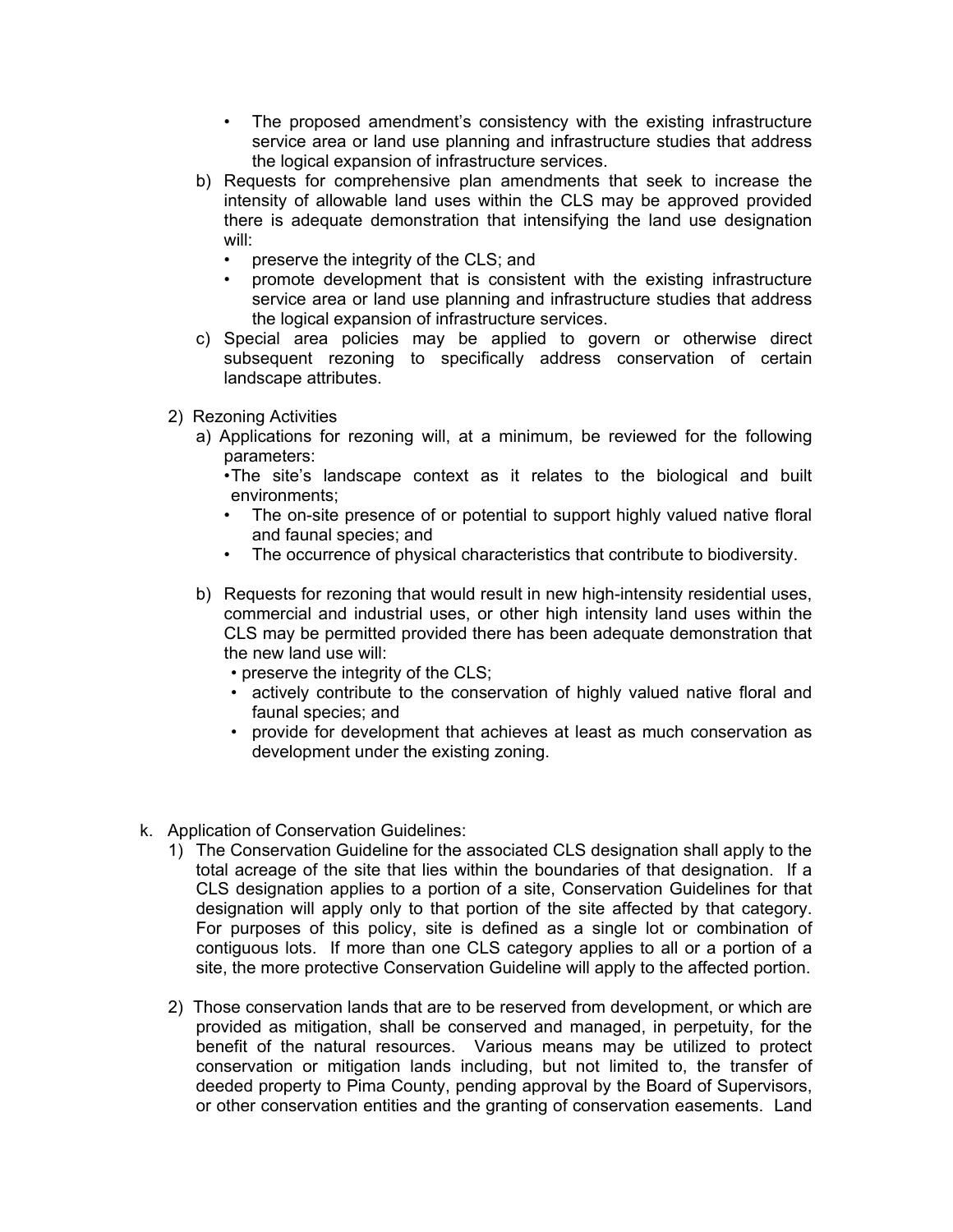conserved through application of the CLS shall be established as separate, natural open space parcel(s) from the development area. Residents, or associations of residents, of a development may not serve as the sole administrator or enforcement entity for the management and protection of those conservation or mitigation lands.

- 3) The authority to increase, reduce, exempt, or otherwise modify the full application of the Conservation Guidelines for proposed land use changes that require the setting of land use policy (comprehensive plan amendments) or its implementation (rezoning) lies solely with the Board of Supervisors. Requests to modify or exempt the full application of the Conservation Guidelines will be deliberated on a case-by-case basis. Staff may review and make recommendations on proposals that seek to modify the full application of the Conservation Guidelines. The full application of the Conservation Guidelines may be modified as part of a decision that establishes land use policy (comprehensive plan amendment). The full application of the Conservation Guidelines may also be modified as part of a decision that implements land use policy (rezoning requests). Applicants seeking to modify the full application of the Conservation Guidelines must demonstrate that the proposed land use change is consistent with the goals of the SDCP, does not adversely impact the landscape integrity of the CLS, retains the ability of native fauna and pollination of native flora to move through and across the landscape, and will protect and enhance or restore conservation values.
	- a) Should the Board, as part of a land use policy decision, reduce or otherwise adjust a comprehensive plan amendment from complying with a Conservation Guideline(s), then the adjustment will be applied to any subsequent implementation of that policy through rezoning. Applicants seeking to reduce or otherwise adjust the full application of a Conservation Guideline(s) as part of a proposed comprehensive plan amendment or rezoning must demonstrate that the proposed land use change is consistent with the goals of the SDCP, does not adversely impact the landscape integrity of the CLS, retains the ability of native fauna and pollination of native flora to move through and across the landscape, and will protect and enhance or restore on-site conservation values.
	- b) Should the Board, as part of a land use policy decision, exempt a comprehensive plan amendment from complying with a Conservation Guideline(s), then the exemption will be applied to any subsequent implementation of that policy through rezoning. Applicants seeking to exempt a comprehensive plan amendment or rezoning from compliance with the Conservation Guidelines shall demonstrate that the exemption is necessary to accommodate public health and safety.

## CONSERVATION LANDS SYSTEM IMPLEMENTATION STATEGIES

- Develop or revise Site Analysis inventory requirements for comprehensive plan amendment and rezoning applications to identify the presence of conservation values and identify areas most suitable for development.
- Develop or revise Biological Impact Report requirements for comprehensive plan amendment and rezoning applications in order to analyze the proposed land use change. Biological Impact Reports will evaluate and compare the effects of the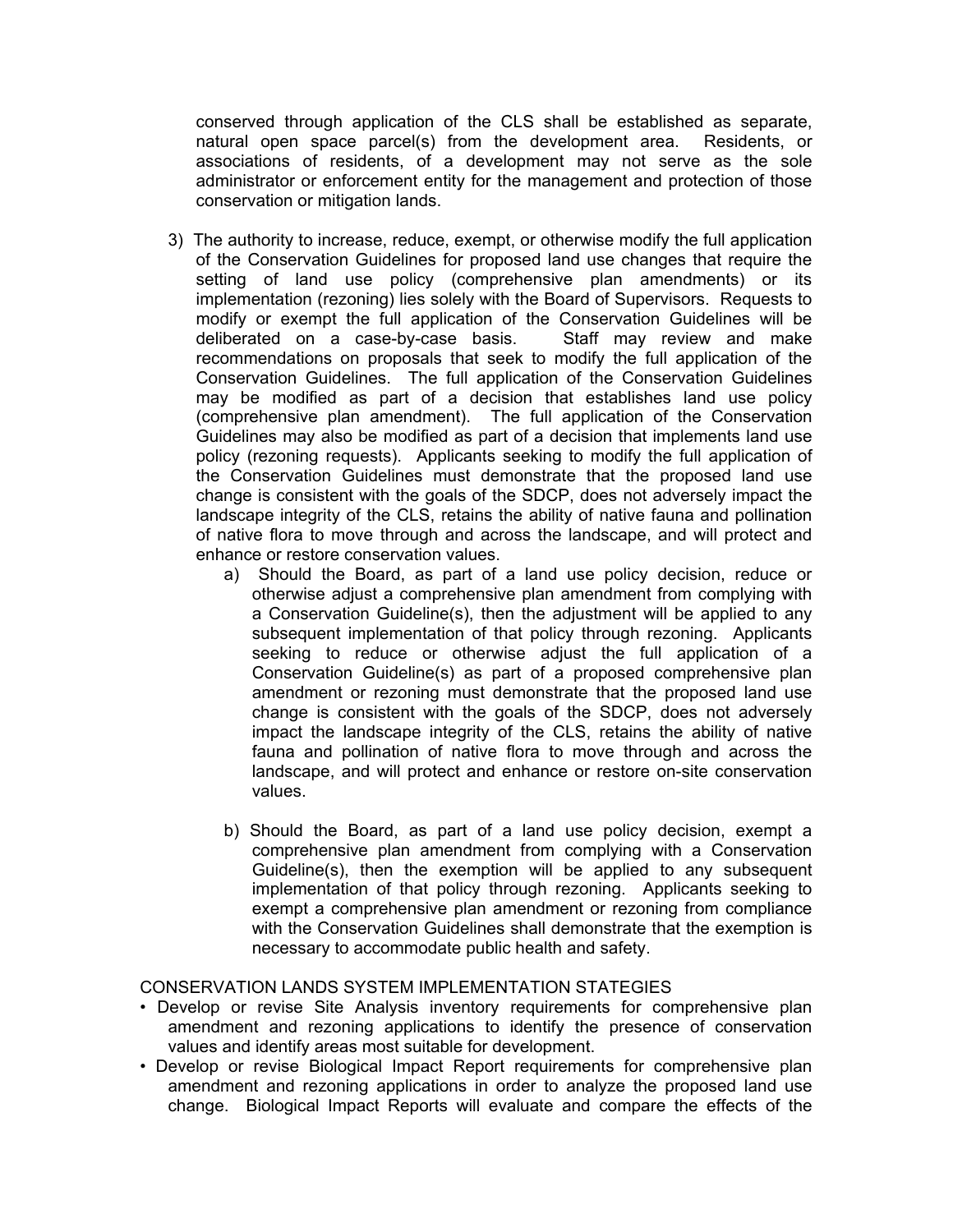proposed land use against the effects of development without the proposed land use.

- Standardize staff evaluation of comprehensive plan amendment and rezoning applications to determine application's conformance with CLS, consistency with existing or logical expansion of infrastructure, and long-term conservation of highly valued natural resources.
- Develop guidance and criteria for restoration, enhancement, and mitigation proposals. Forward guidance and criteria to the Board of Supervisors for approval.
- Develop site design guidance and other site planning recommendations for environmentally-sensitive development.
- Develop and implement development-related incentives appropriate for use in Multiple Use Management Areas. Incentives may, if appropriate, be established through revision of allowable zoning districts, overlays, comprehensive plan land use plan designations;
- Develop policies and procedures to govern transfer of development rights;
- Review and revise existing environmentally-related zoning code ordinances to create incentives accessible to existing and legal land uses, zoning, and permitted activities to promote broader support of CLS and goals of the Sonoran Desert Conservation Plan. Ordinances appropriate for review and revision may include:
	- o Native Plant Preservation Ordinance (18.72);
	- o Buffer Overlay Zone Ordinance (18.67);
	- o Cluster Development Option (18.09.040);
	- o Conservation Subdivision Requirements (18.09.100);
	- o Hillside Development Zone Ordinance (18.61);
	- o Modification of Development Standards in Riparian Areas (18.07.080);
	- o Landscape and Bufferyard Ordinance (18.73); and
	- o Off-Street Parking & Loading Standards (18.75)